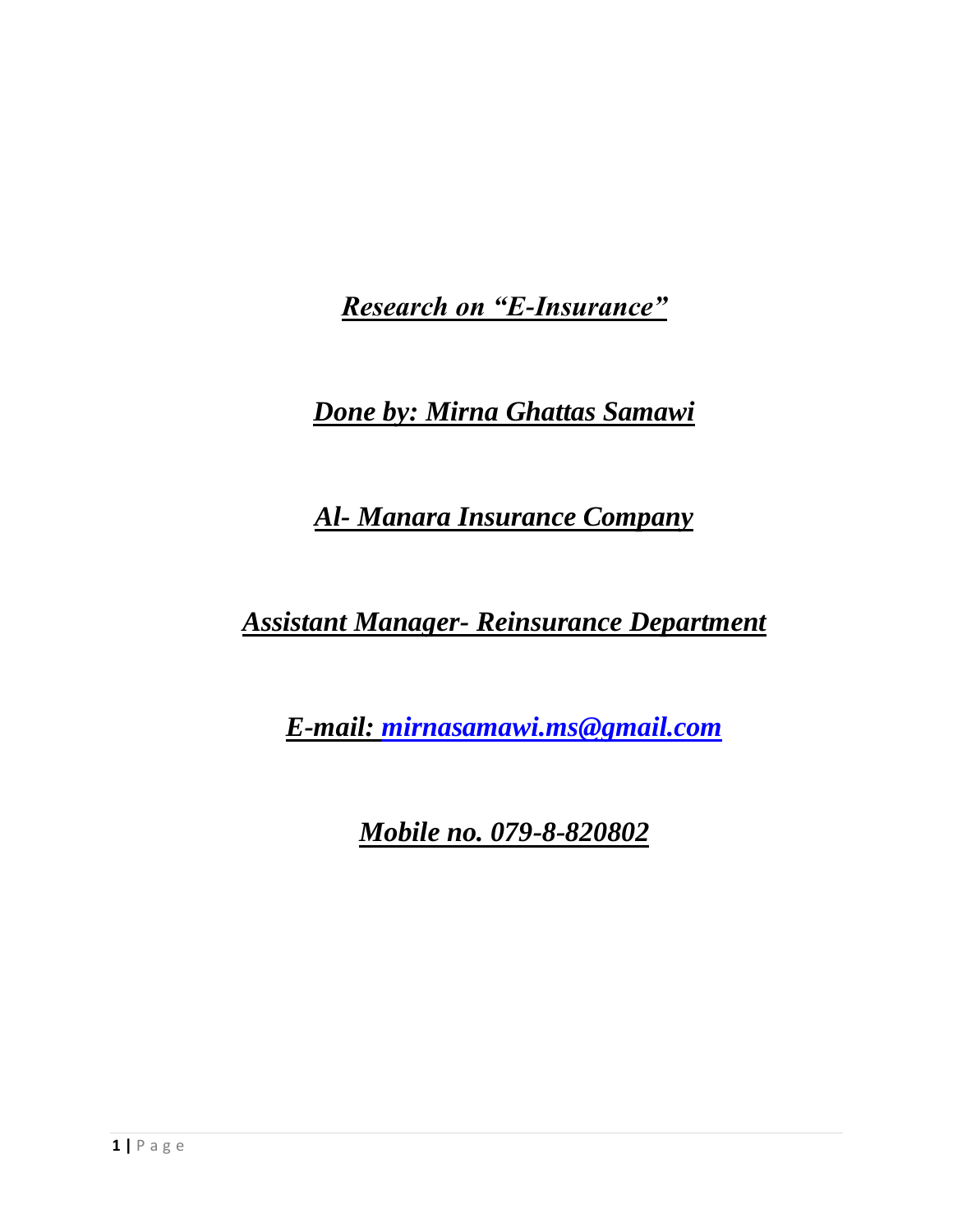# **Index:**

| 3. Required information and ways of communication Page 7 |
|----------------------------------------------------------|
|                                                          |
|                                                          |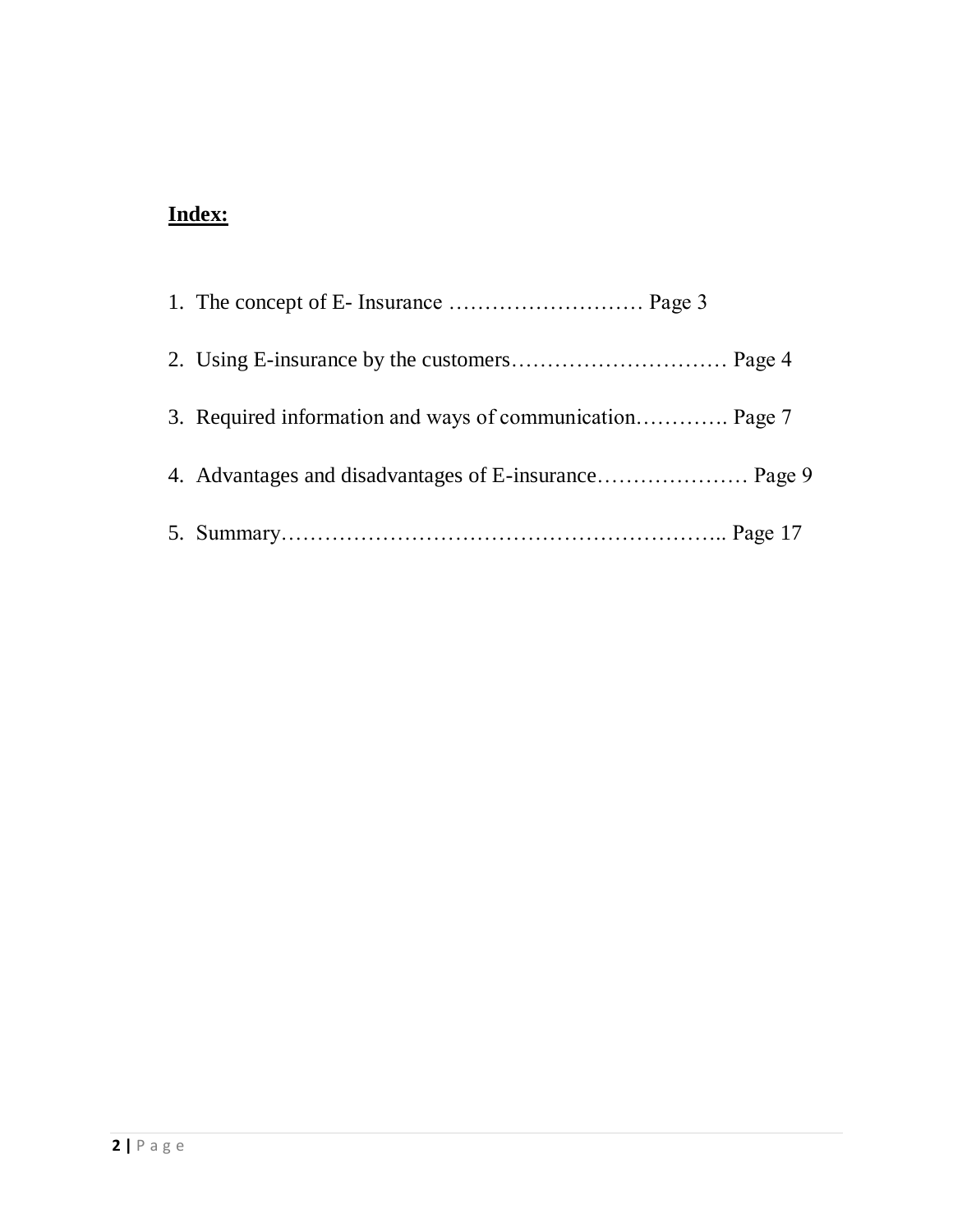## **1. The concept of E-insurance**

No one can deny that we are now living in the "Online Era", the era were you can do everything and anything online while setting back drinking your coffee, watching your favorite movie or even enjoying your vacation.

Most of our everyday tasks can now be done through online applications which you can download for free on your smart phone, tab, laptop, smart TV, etc…

Every product or service can now be marketed, processed, bought and sold online. Of course, we cannot deny that the digital marketing on social media platform is now the role key to market these products and services all over the world.

To discuss the Jordanian community in particular, we can sense that during the past 3 years the online process has been spread widely; whether in private or public sectors. We can see these changes in banks, governmental institutions, telecommunication companies, small retail business, etc….

Banks used this online technology to enable their customers do most of their often services through their website or applications such as: transfers between different accounts, bills paying, statement and transactions checking, etc…

As for the governmental institutions, they are now using this technology to save time on the services that will normally make you wait 15-20 minutes in line to simply fill a paper form for this service you may require.

And as insurance forms one of the top industries in our communities, the Einsurance has appeared recently as a very important issue to discuss and apply in the upcoming period.

The applying of such requires an online page or an application which shall be set up for each insurance company to offer its various products, and for the customers to have private profiles on these websites or applications.

This process will in general be summarized in the following:

- 1. Making an online account
- 2. Applying online for the required product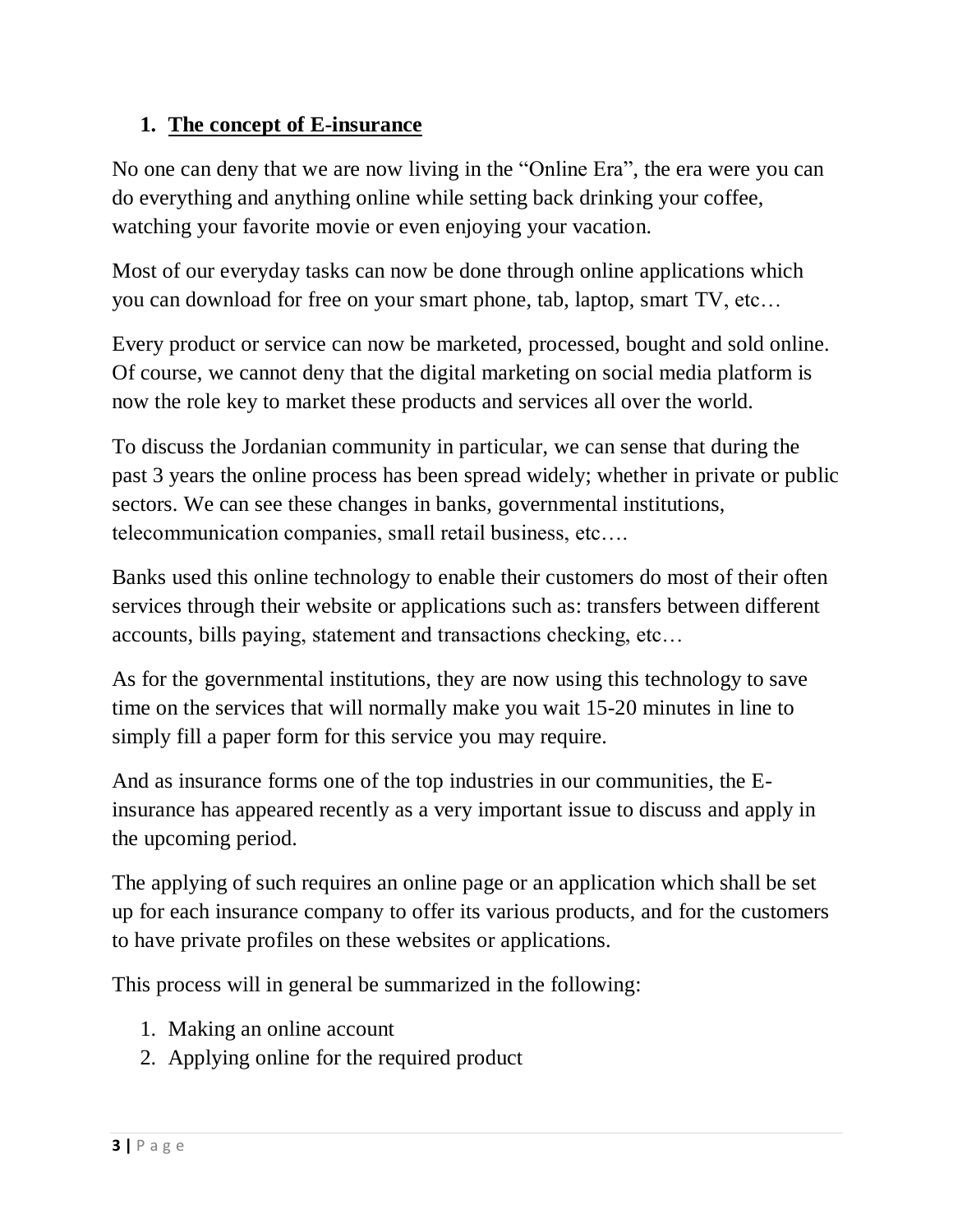- 3. Review the proposal and needed information and checking if any additional information is required
- 4. Set up the dates if a survey must be done
- 5. Submitting a quotation by the insurer
- 6. Approval or confirmation by the insured
- 7. Issuing the policy online and saving all required documents on the insured's private account which can be accessed and printed whenever needed.

All shall be explained hereafter in details.

## **2. Using E-insurance by the customers**

An online webpage or an application can be set up with the products which every insurance company may offer, but this website shall not only offers the products, it has to provide a brief description of each product, its covers and its exclusions especially if this company has specially- tailored products.

The process is easy, once the online page or application has been set up; it becomes the time for marketing force to kick in.

This marketing can be done the old fashioned way by spreading brochures about this service to existing customers, known individuals, or by the company's sales force to market it on new or existing customers.

Or the marketing can be done through social media, such as ads on Facebook, Instagram, Twitter, Snapchat, etc…. which even makes it easier for the user as this user will be only one click away from accessing this website or downloading the application.

Once the website or application has been accessed, it is time for the individual user to register online which starts by making an account requiring only the basic information such as the name, age, sex, address, mobile number and payment preferences such as PayPal or credit card, and then the user will have a private account on this company's records with own reference number.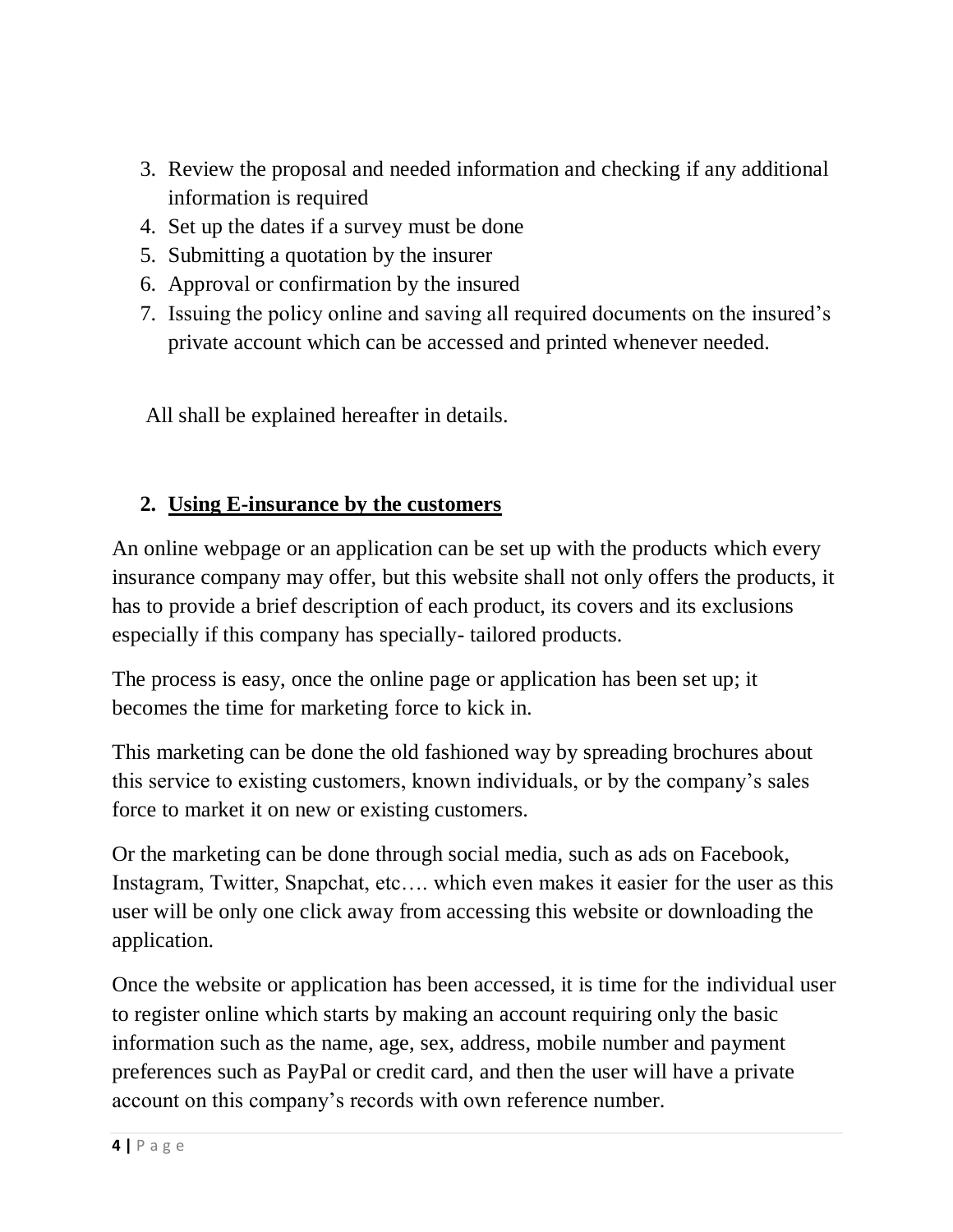As for the companies and institutions, a "Know Your Customer-KYC" proposal form shall be filled online with the company's information so the company will also have its own private account with its own reference number.

Through this account, the customer can have many options that will help not only with getting an insurance policy but also have the opportunity to follow up with the company without the need to go there or call them such as:

1. Browse between different products:

Our community in the Arab world in general and specifically in Jordan has a very limited knowledge about insurance and it only includes medical and motor insurance. However, by browsing these products and their covers and restrictions, the customer may also get introduced to new insurance products that may be considered buying.

- 2. Requesting services and applying for any product: When a specific product has been chosen, you can apply for it immediately by only filling the requested information depending on the service the customer has chosen.
- 3. Receiving the technical and financial quotation based on the product the user has chosen:

Each company has to set a time bar from the date of completing all required information, and by the end of this time assigned, a technical and financial quotation shall be uploaded on the customer's profile.

The customers must be notified by any uploads on their private profile either by sending an e-mail or a message to the given number which will be decided by the user when setting up preferences on the profile.

Some insurance quotations can be uploaded instantly and some may require several days to be studied based on the information or the surveys required.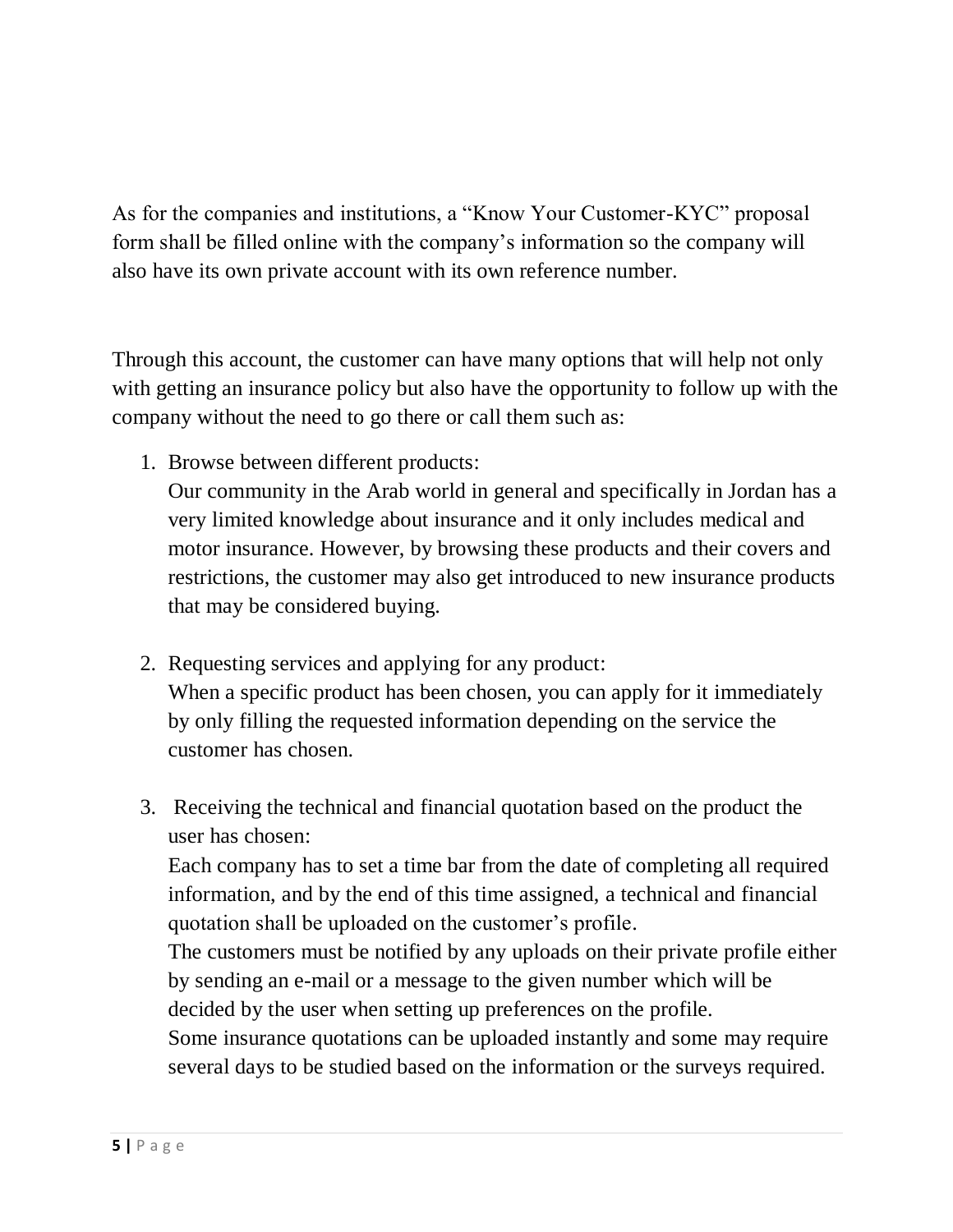- 4. Checking quotations any time which has already been saved to his profile: When the offer is uploaded on the profile, the user may check this quotation anytime, study it well and even compare it with other companies if needed.
- 5. Confirming issuing the policy if approved by the user and upload it to the profile :

Once the user has agreed on the quotation with its rates, terms and conditions provided by the company, the issuing of policy is now done by only clicking the confirm button and the policy is now to be issued within not more than 2 working days and then uploaded to the profile. The user can also discuss some terms by clicking the comment button and write the concerns or comments on this quotation which must also be replied for by the insurance company within not more than 24 hours.

- 6. The accessibility to issued policy anytime wanted: Once the policy has been uploaded to the user's profile, the user shall have the access to this policy anytime needed. The user shall also be able to save it on his/her personal device in addition to the possibility of providing an original hard copy to the insured when needed.
- 7. Reporting a claim in case of any incidents:

In case of any accident, the user can report a claim on the related policy by filling a form online and uploading the preliminary information required. The company shall be informing the user if any additional information is needed with a reasonable period of time.

The insurance company may also propose a date and time after revising all of these documents to meet with the insured and discuss the claim in a matter convenient to the insured, or directly propose a settling amount to be agreed on with the insured.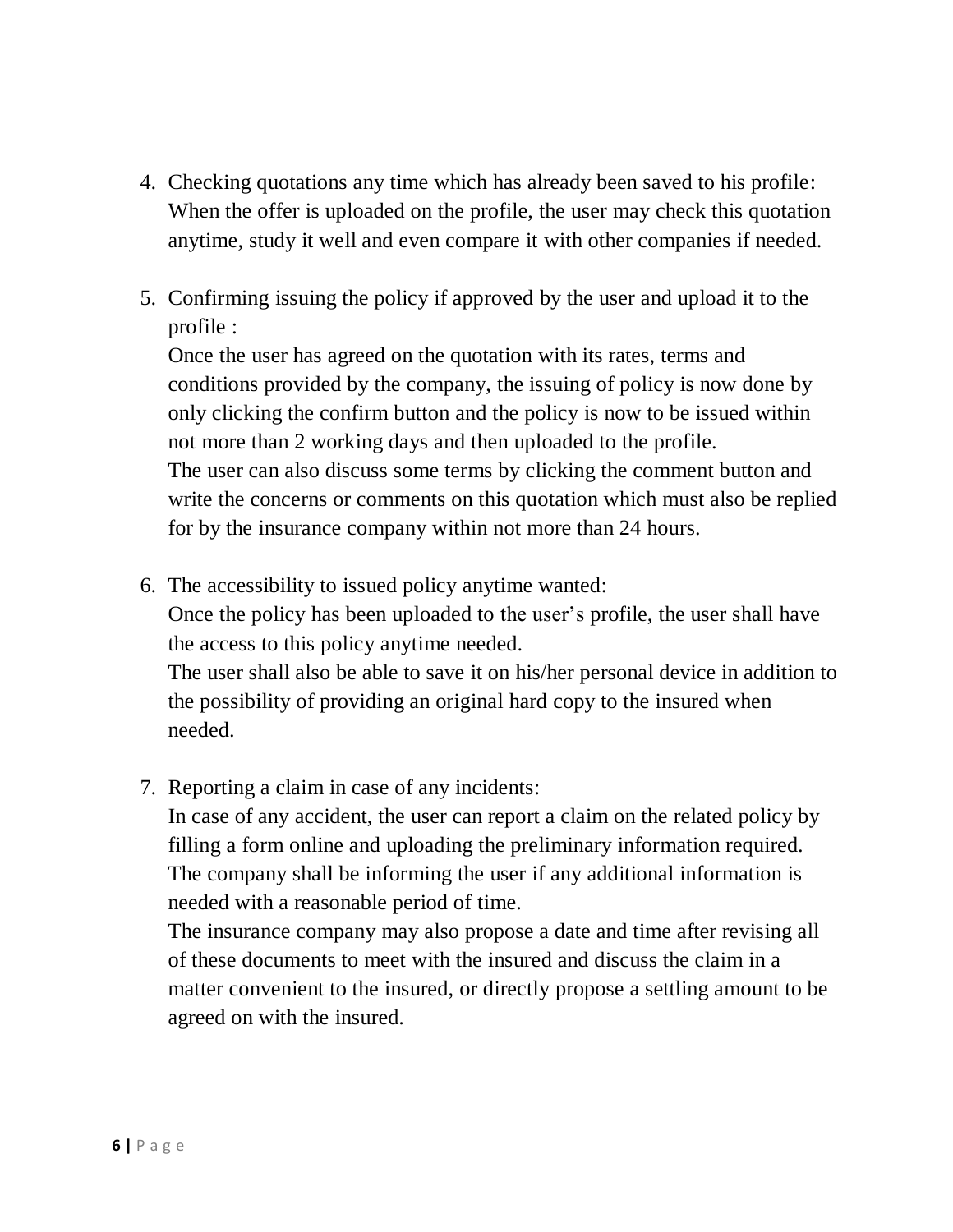8. Arranging a meeting with a company's representative in case of survey needed when issuing or with a loss adjuster when having a claim: When issuing an insurance policy and in certain insurance types, survey report may be needed. Therefore, when uploading the information by the user, he/ she can also propose on the online calendar the convenient date and time to be visited by the company's representative. As for claims, some cases require a loss adjuster to examine the claim and

prepare a loss report, which can also be arranged by this online calendar.

9. Filling a KYC:

When the customer or the user is representative of a company, a "know your" customer" questionnaire can be filled online by this representative and this questionnaire also will be saved on the profile and can be updated whenever needed as discussed earlier.

## **3. Required information and ways of communication**

Discussing the using of online platforms in insurance nowadays, we may find it easier to apply for certain insurance types more than the others such as life, medical and motor insurance. This is because the required information for these types is simpler, more straight-forward and neither do they need a survey report nor an inspection.

Below are examples on the information that may be required for different insurance types:

## **Motor:**

- Vehicle type: Sedan, trucks, vans, buses, etc…
- Model or year of manufacturing
- Plate and chassis number
- A copy of the vehicle's license and driver's license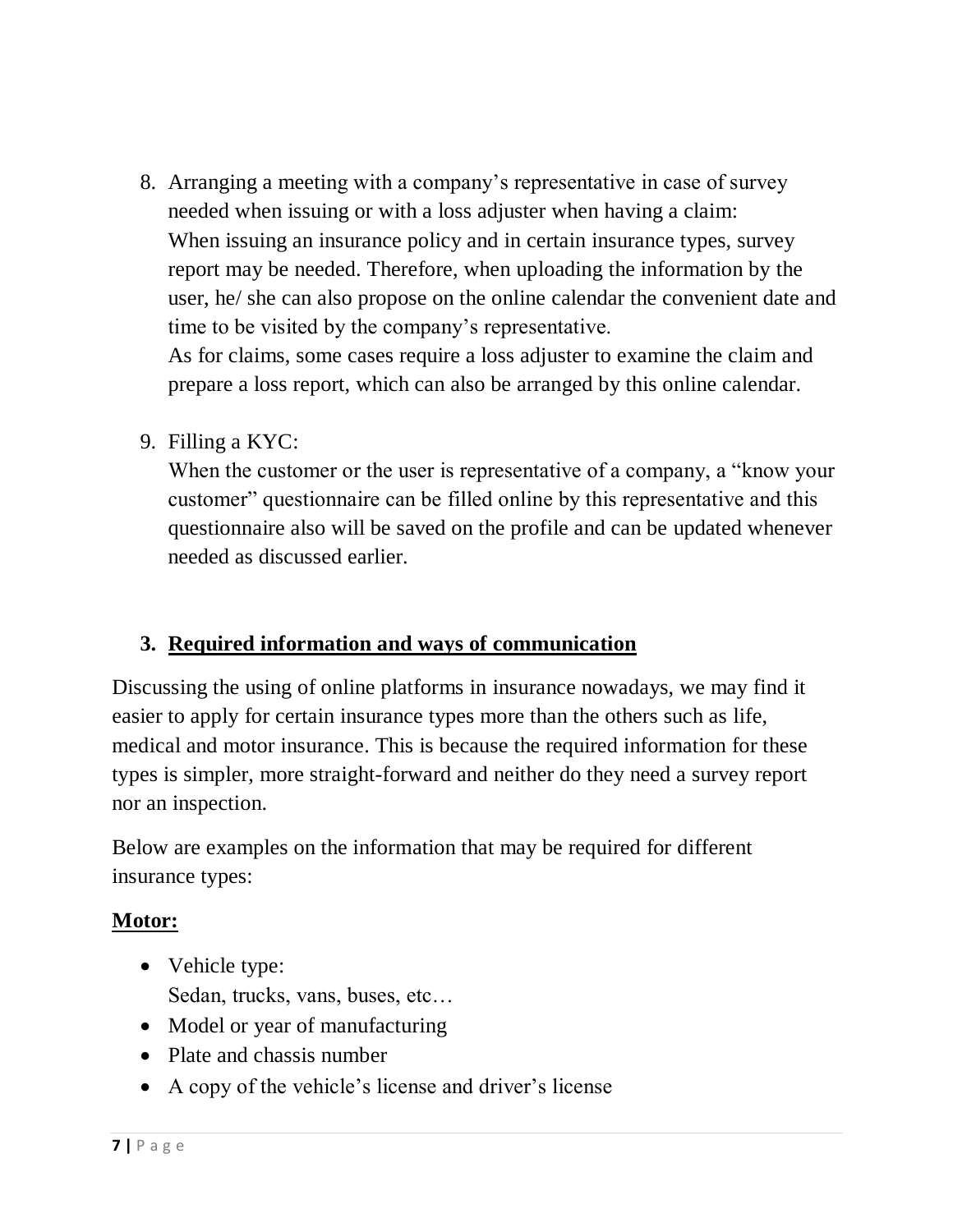## **Life:**

Gender, age, height, weight and medical history.

## **Medical:**

Age, height, weight and medical history.

Any additional examinations if needed by the insurer can be displayed instantly or sent later after studying the application through an email which the customer will be notified for . Results can be uploaded later by the insured for the underwriter to revise.

#### **Fire and Engineering:**

In addition to the information to be provided about the details of risk, like the sum insured, the location and any specific covers required, a proposal form shall be filled by the insured to enable the company proceed with the pricing procedure.

These types of insurance may require a survey report, and this is obtained as discussed above by arranging a date and time on the page's online calendar to be visited by the insurance company's representative in order to estimate and have better understanding of the risk.

#### **Specialty/ financial lines/ liabilities:**

Each insurance cover required might have a special proposal form including the additional information needed for such insurance all to be filled and uploaded online.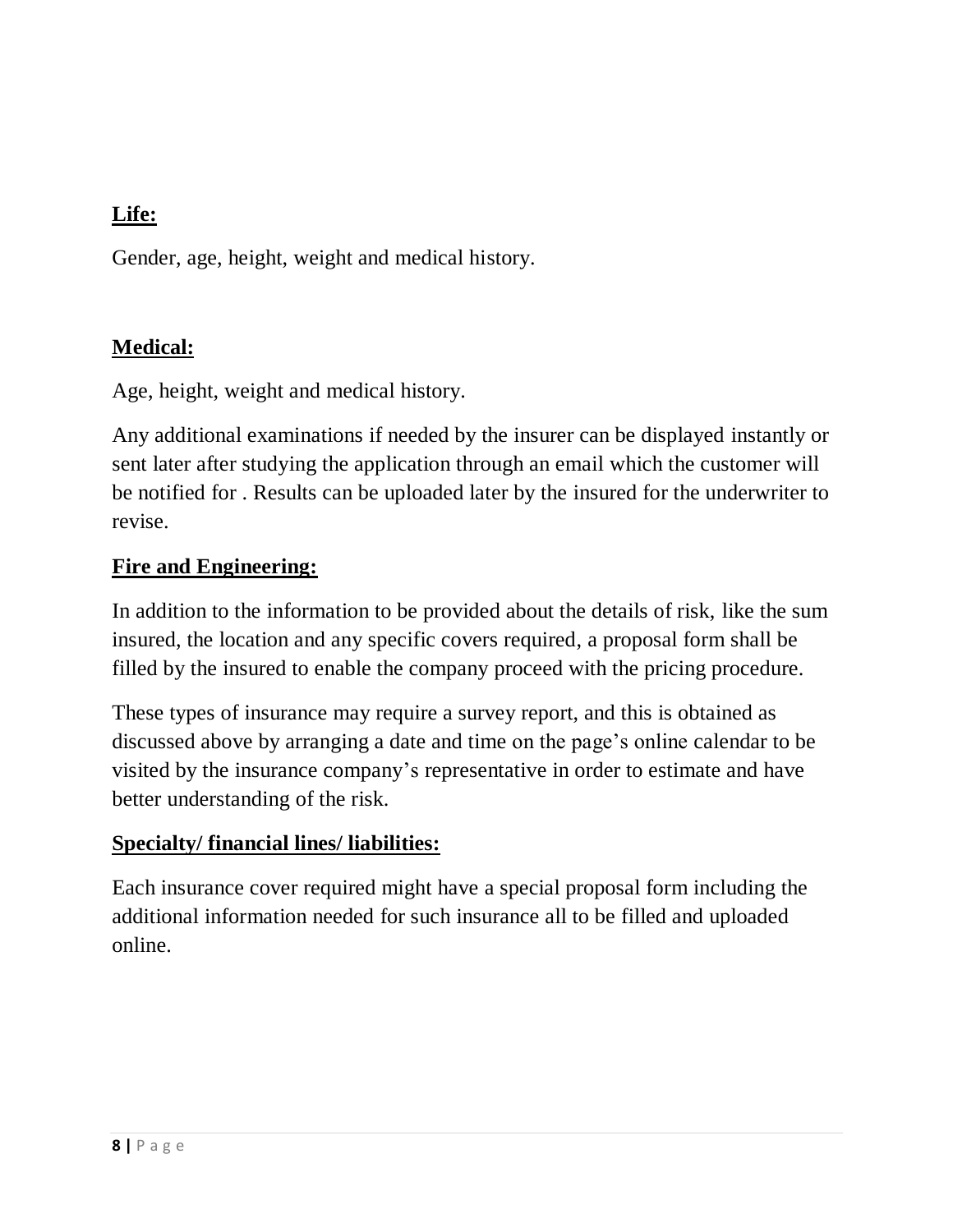As explained earlier, the process between uploading all information by the insured and proposing a quotation by the insurer shall not take more than 2 working days for small risks (within underwriter's authorities) and not more than 5 working days for larger risks or covers that require facultative reinsurance.

The insurance company must also take into consideration that in some cases the insured may not exactly know what is the cover needed as the cover might be required or obligated by a third party.

Or the cover may not be displayed on the website or it must be specially tailored for this case, so the company must also play the role of consultant and not only an issuing company.

In such cases, a special column must be prepared and added on the webpage or application to discuss same with the insured.

## **4. Advantages and disadvantages of E-insurance**

As every new technology appears in our daily life, E-insurance has its advantages and disadvantages whether it was from the insured's or the insurer's point of view.

Here we are going to discuss some of these advantage and disadvantages of the Einsurance to have a better perspective of how we are going to deal with this new technology which has already started to spread in the industry.

## **Advantages:**

We will start the discussion with the benefits or the advantages from the insured's perspective: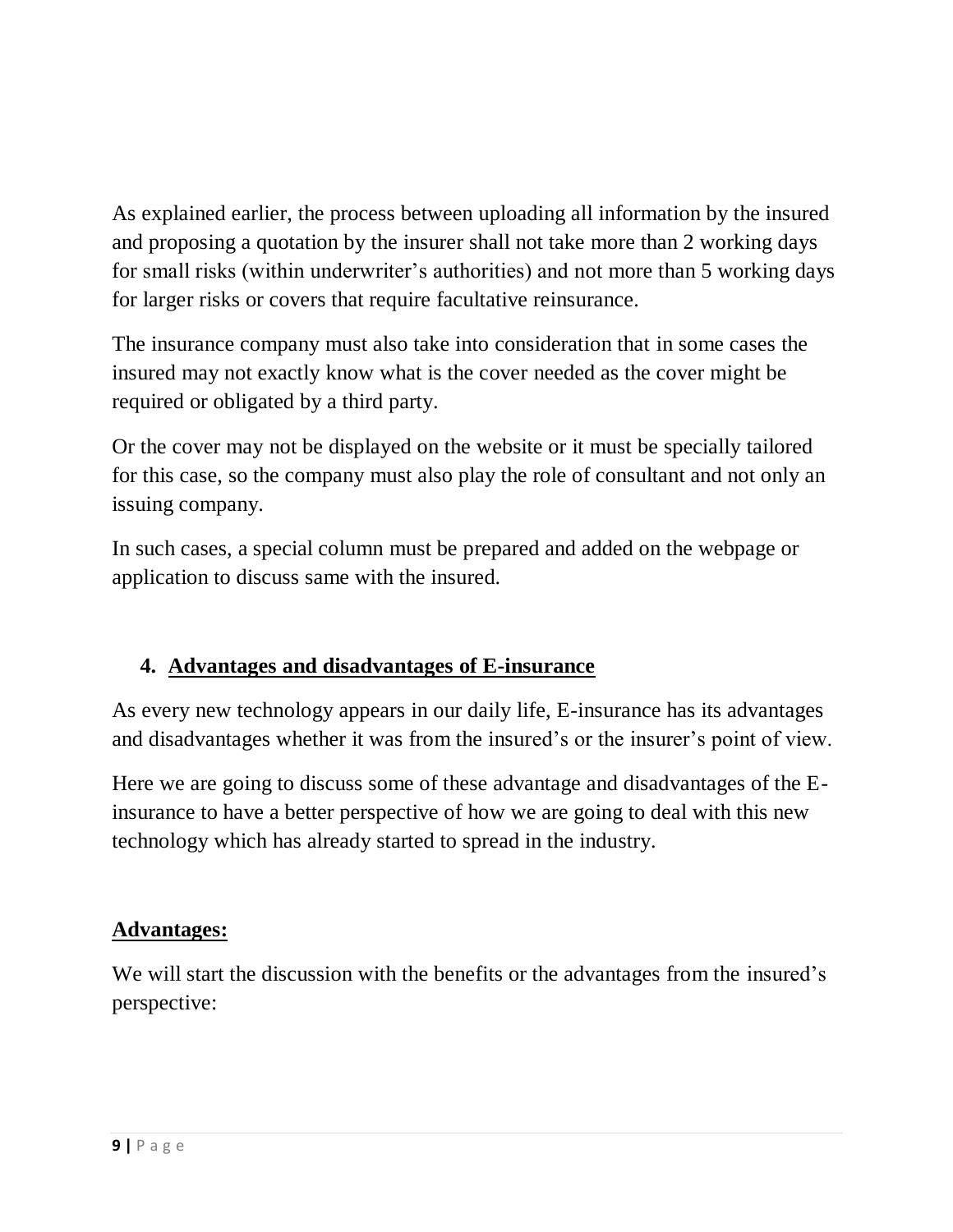#### **1. Less time:**

The insured will now consume less time obtaining the insurance policy or the quotation or understanding the cover as the service will be faster online, and the insured can save the time going back and forth to the nearest insurance company or searching for the lowest prices.

#### **2. Less cost:**

The insured may shop online for the cover needed and pick the lowest price in addition to saving the cost of transportation considering that the profile on the online page or application can be made for free.

## **3. Better offer:**

Some people search for the lowest financial offer and some search for the best technical terms. Online, the insured can also easily obtain better plans, terms and conditions, better technical quotations if we may say, while browsing through different company's websites.

## **4. Accessibility:**

The insured will have immediate and constant access to his account any time needed without any restriction or losing any old data.

## **5. 24-hour- service:**

The insured will have a service of applying, understanding and checking any information needed all day and for 24 hours a day, even during public holidays or through bad weather conditions

## **6. No brokers, less rates:**

An important point any underwriter shall take into consideration when pricing a cover or a policy is the source of this policy.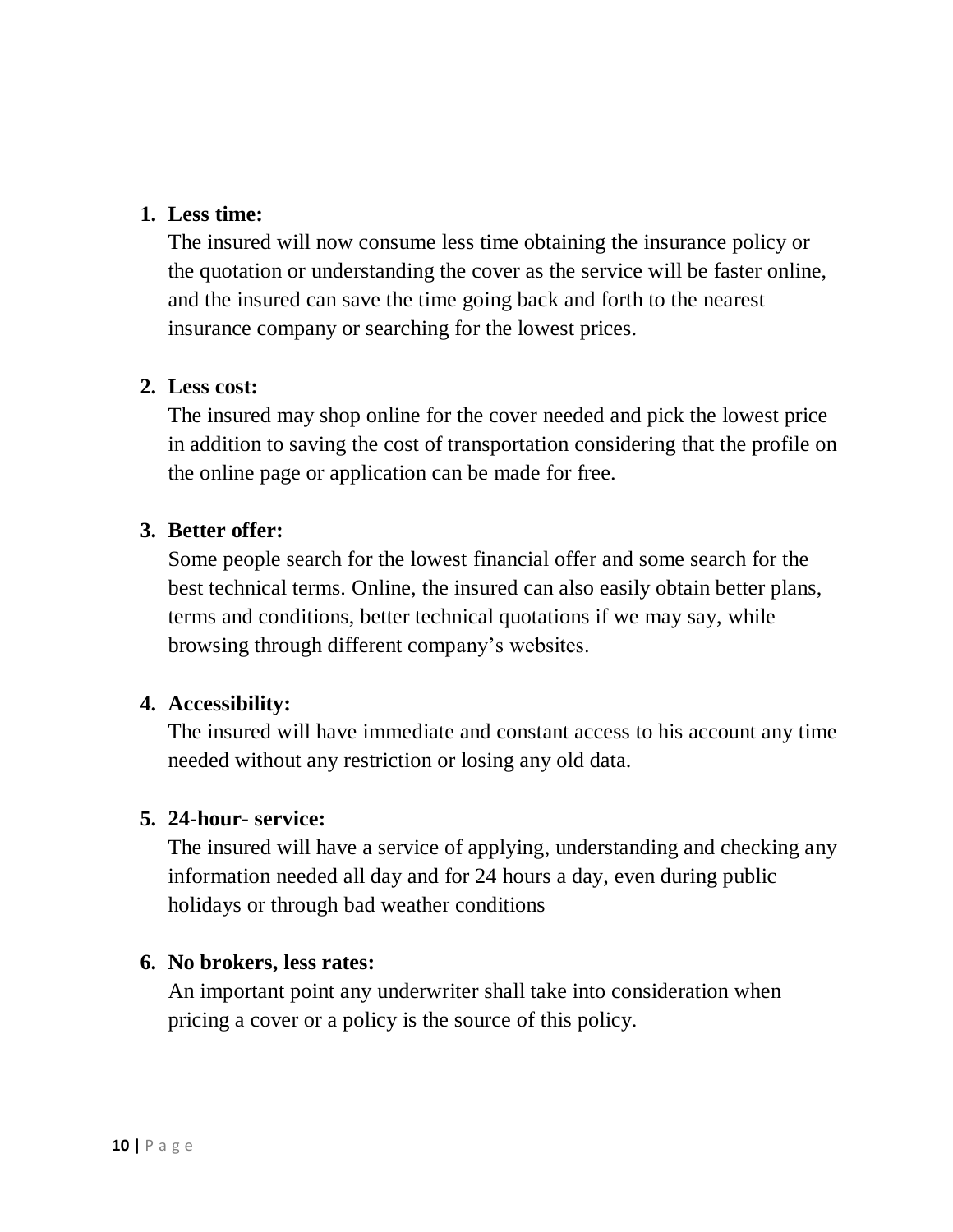The policies that generally issued directly through the company without a sales person or a broker will cost the insurance company less and hence the rate will be less as these additional fees will not be included when calculating the cost of this policy.

#### **7. Distances:**

Not all insurance companies have branches or offices in faraway governorates; therefore, having the online service will make it easier for the insured to approach the insurance company.

#### **8. Personal information update:**

In case any user has changed any of earlier provided personal information, it can be updated easily by the user on his/her profile within seconds.

#### **9. Competition:**

Such platforms may increase the competition between the insurance companies, especially on good and profitable accounts, which may result in better terms and rates for the insured.

As for the insurance company, the E-insurance has major advantages such as:

#### **1. Less time:**

The online service will be less time consuming for the company which will be dealing with most of their customers electronically and automatically through the application or the website without the need of dealing with every case with a human force.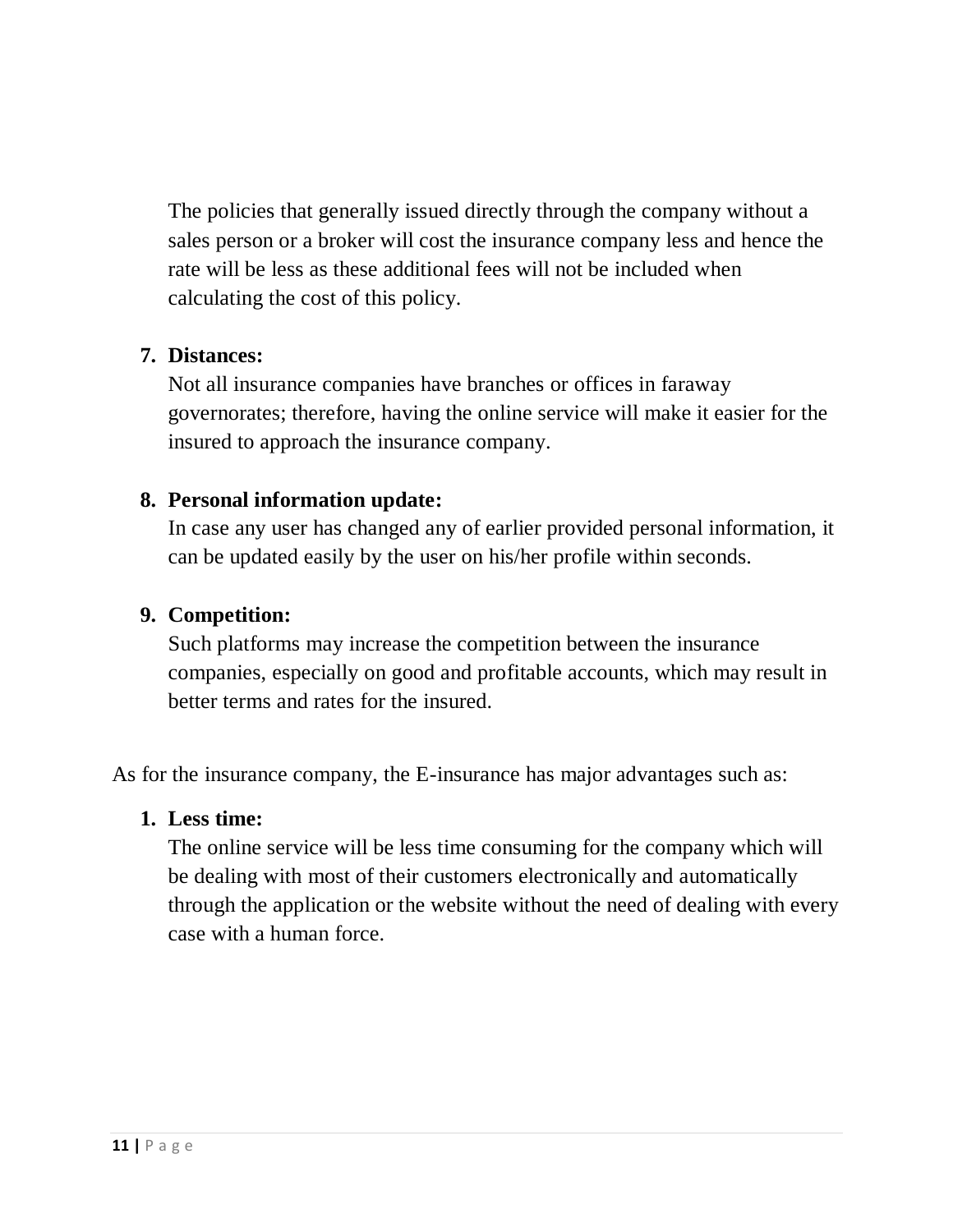#### **2. Lower cost:**

Having these online services, the insurance company will save a lot from cutting the costs of the following:

- The employees: the more the website or application get spread, the less the number of employees needed. We are not only talking about the underwriters, but also the data entries, the employees responsible for the paperwork's, the receptionists, the busboys, etc…
- Paper works:

Most of the policies will not have to be printed after applying the online services (unless needed), as the policy will be uploaded online as a pdf format which also allows the online signature feature that the supervisor can use without the need of printing the file and sign it manually

• Branches:

Having an online services will limit the need of opening several branches and to distribute them all over the country, and less branches means less employees, less paper works, less expenses and hence the less cost.

## **3. Data/ Information:**

In the online service, no quotation is allowed to be issued without the completion of all required underwriting information, which assures that all the needed data will be available and your underwriting will be more accurate.

#### **4. Accessibility:**

The accessibility to the data or information will be easier for the insurer and this information will be a reference for the underwriters anytime needed without the possibility of losing it.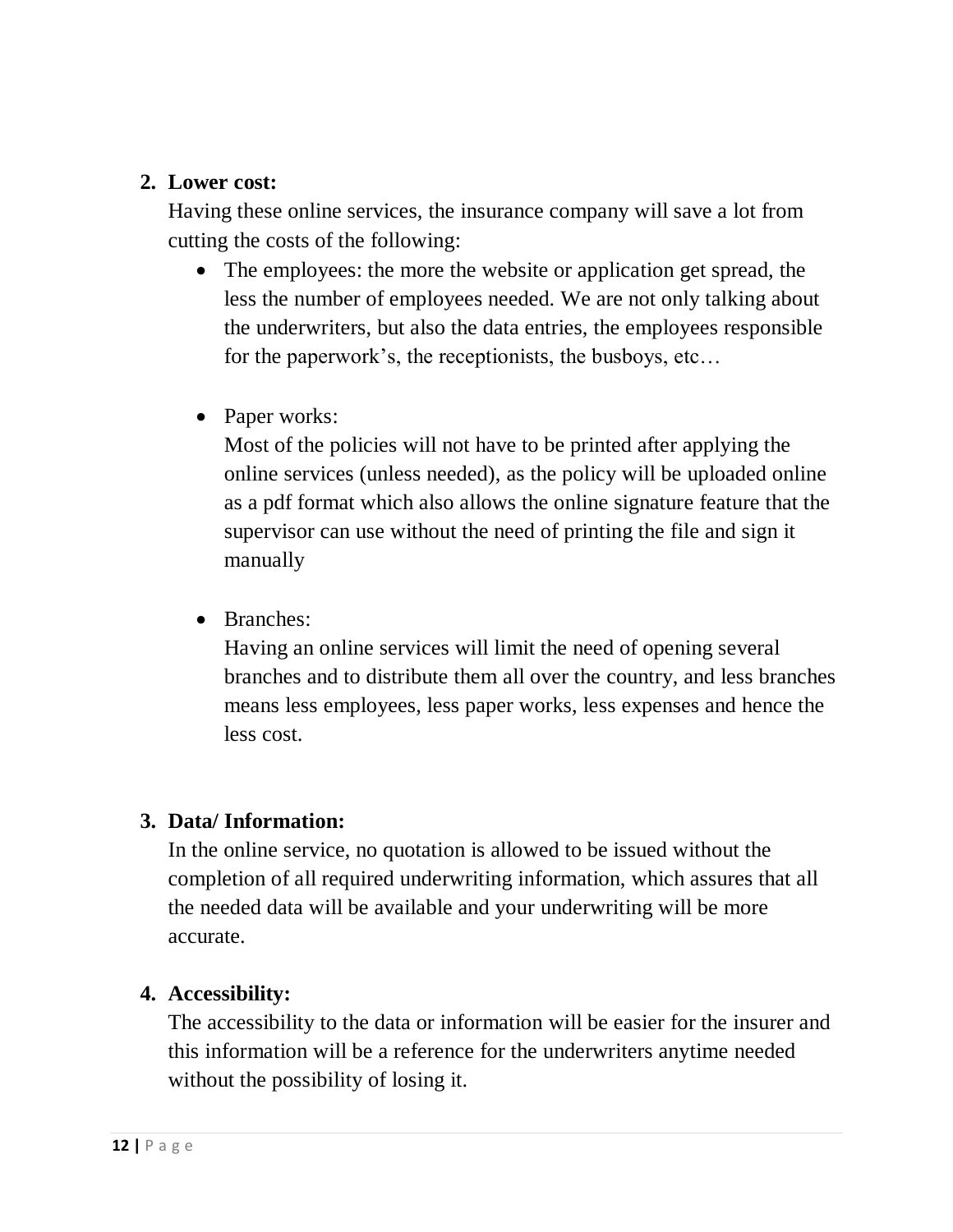## **5. Cash collecting:**

One of the major issues that the insurance companies are dealing with lately is cash collecting or premium payments by the insured; however, the online application will immediately require the premium to be paid before completing the procedure of policy issuing.

This will help the company hit a better and higher percentage of the cash colleting and of course enhancing the liquidity margin of the company.

#### **6. No brokers:**

The dealing with an insured through a broker always limits the direct communication between the insured and the insurer which may lead some of the times to a misunderstanding or as explained before lowering the ratio of cash collecting from the insured.

Away from the insurance industry, and talking about the advantages of online insurance in general, a very important advantage must also be discussed which is how the lower amount of paper used will not only lower the cost of the policy on the company, but it will also be Eco-friendly by saving more trees from being chopped and going for a greener environment. In addition to lowering the wasted papers and the burning of these wastes which might increase the Global Warming which is considered one of the biggest challenges our whole world is facing.

## **Disadvantages:**

Moving to the disadvantages, we are going to discuss each disadvantage and its effect either on the insurance company or on the insured:

## **1. Non-flexibility:**

The online service may not be flexible for the insured if he was looking for discussing the imposed terms and conditions with the underwriter without the need of sending an email and waiting for the answer, in addition to that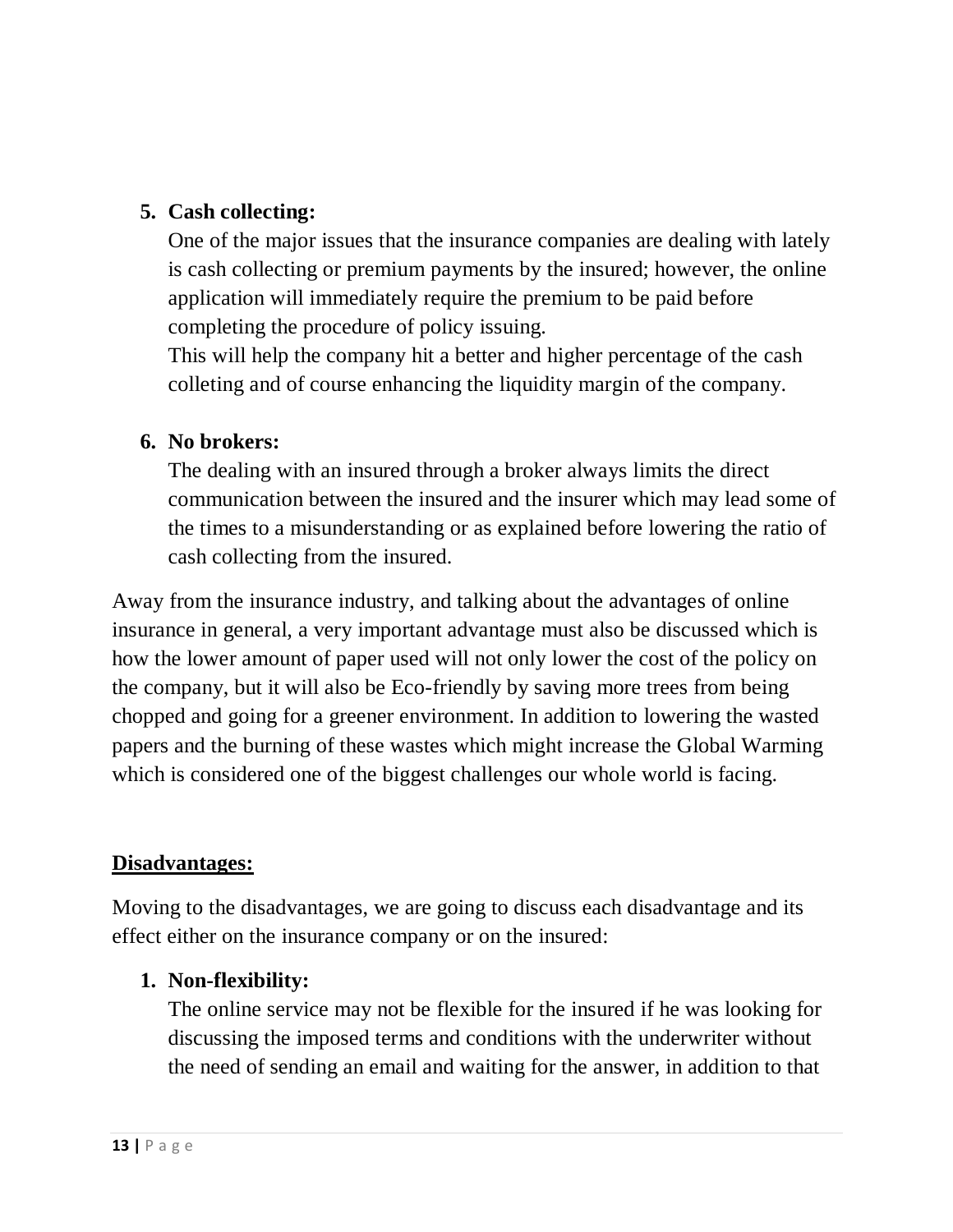the personal direct communication is always better when dealing with some obstacles which may not take more than 5 minutes over a phone conversation.

This might lower the chance of obtaining the firm order by the insurance company for a policy condition that can be discussed and resolved, especially if this insured has obtained the cover wanted from another insurance company.

#### **2. Unemployment:**

As we discussed above, the online services will lower the costs of the insurance company including the cost of human forces. This will lead to a higher percentage of unemployment in the country knowing that a large layer of our community works in the insurance field.

## **3. Cash Collecting:**

As it is considered an advantage to the insurance company, it is considered to be a disadvantage to the insured as some of them may prefer the premium to be paid on several payments or even by delayed cheques.

## **4. The Cost:**

As discussed earlier, we have noted that the cost of papers, employees, branches, etc… will be less; on the other hand, the company will have some other major expenses such as the online system cost, the applications, their maintenance and updates, the cost of continuous backing up, the cost of digital marketing and ads applied, etc….

## **5. Large groups:**

These online systems may be easier and more feasible for the small groups or individual policies but not as easy to the large or mega groups.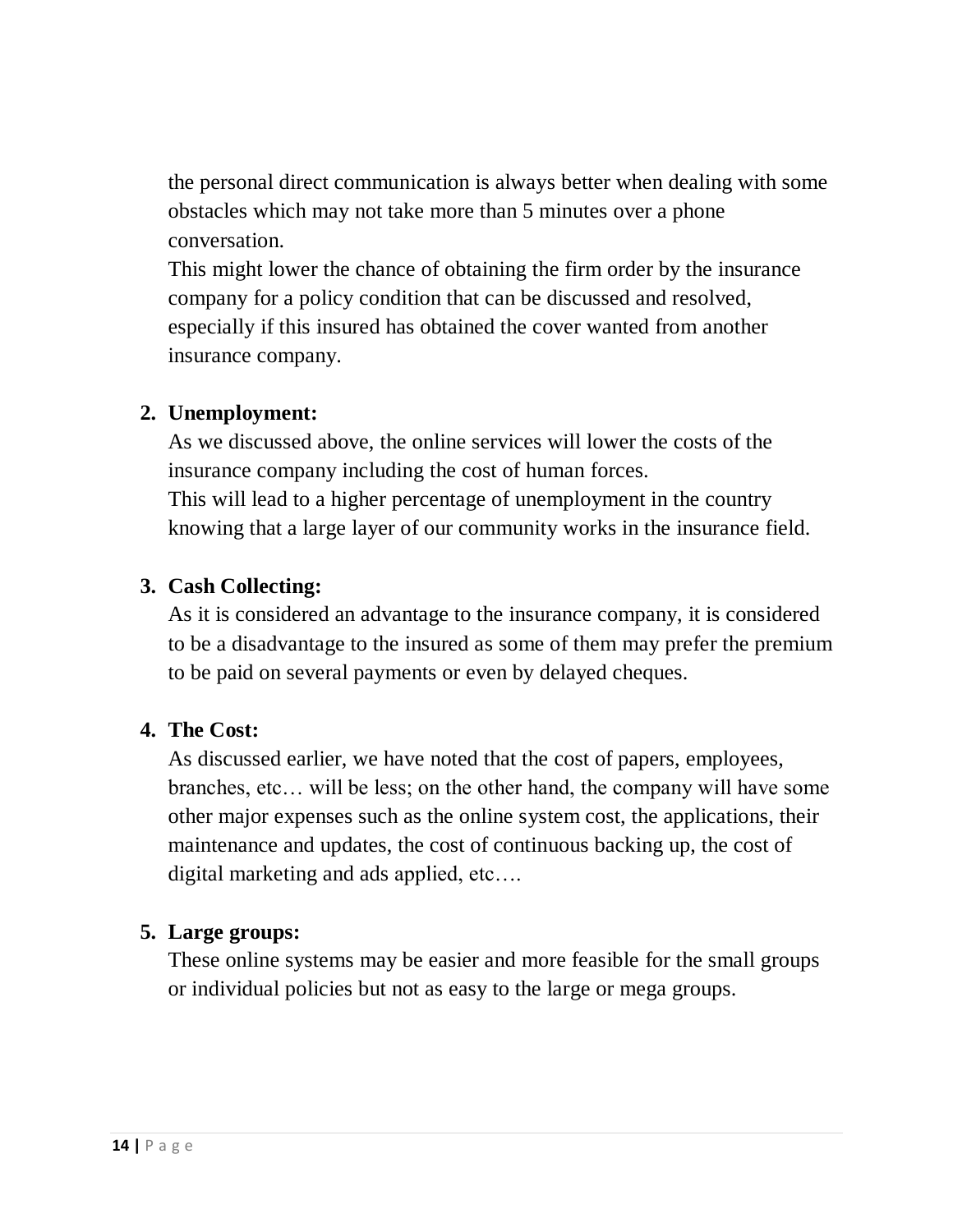For example:

A company or factory with 1,000 employees who requires a group medical insurance for its employees will face major difficulties in applying online or having to fill 1,000 medical forms on one profile and the option of separate profiles will be almost impossible.

## **6. Hacking:**

When your information is displayed online, the percentage of getting hacked and the risk of losing your data will be higher.

This data might be your credit card information or the data base of the company which may be used later for personal gaining and requesting money by the hacker using blackmailing or selling these data to a competitor.

#### **7. Brokers:**

Limiting the job of the broker might be beneficial for the insurance company or the insured in some cases that his commission will not be included in calculating the price; however, it might also be unbeneficial to the insured as these brokers most of the times have better insurance knowledge and experience than the insured and helps in choosing the most convenient cover or policy or even having better discussions with the insurance company regarding the terms and conditions offered by the company. In addition to the portfolios that these brokers might have which enriches the income of the insurance company.

## **8. Pricing:**

In some cases, the pricing online might be less accurate than when done in person and while negotiating the entire risk with the insured or your supervisors.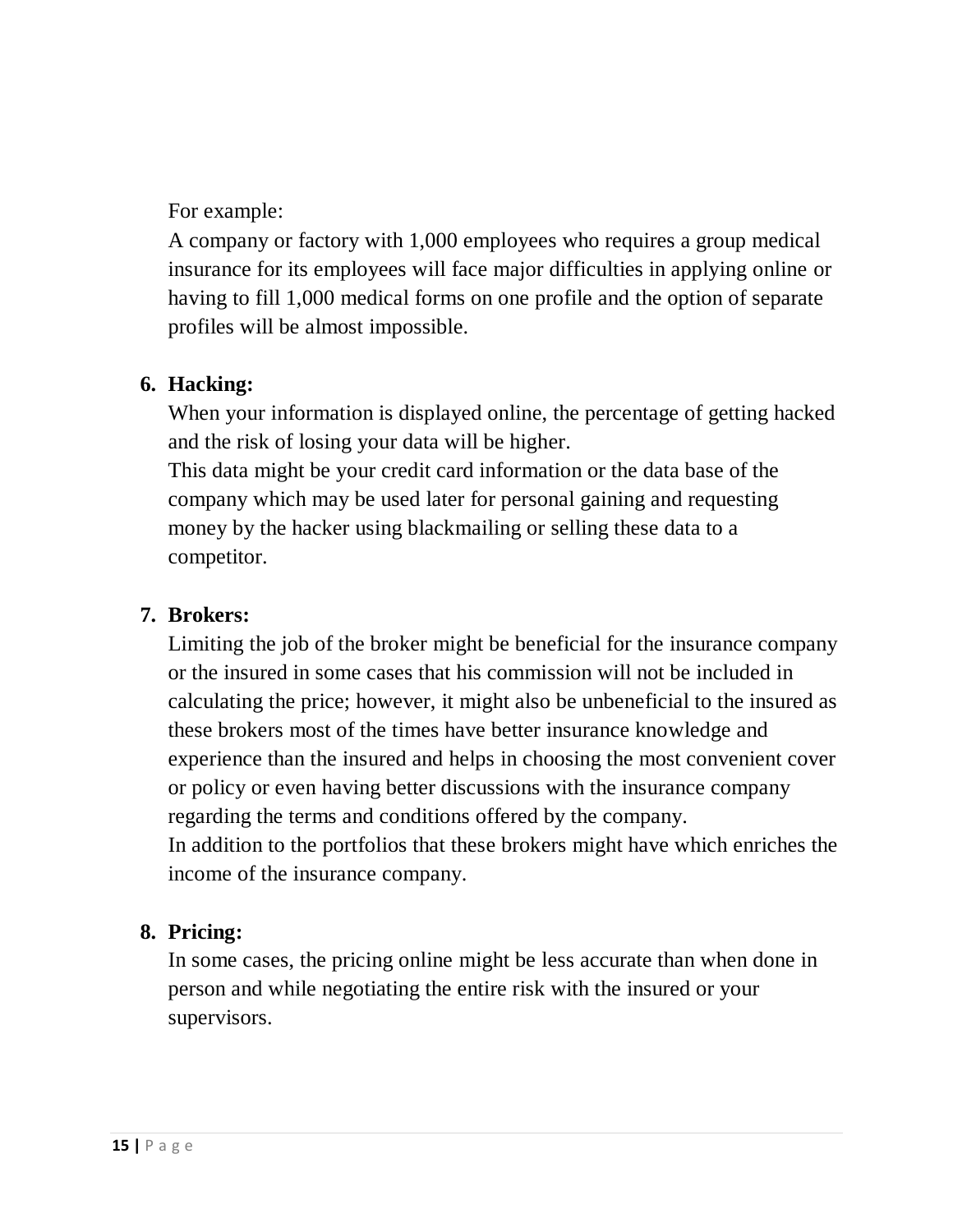## **9. Competition:**

This will benefit the insured as we have explained earlier, but it may affect badly on the insurance companies by lowering the average prices for the whole market.